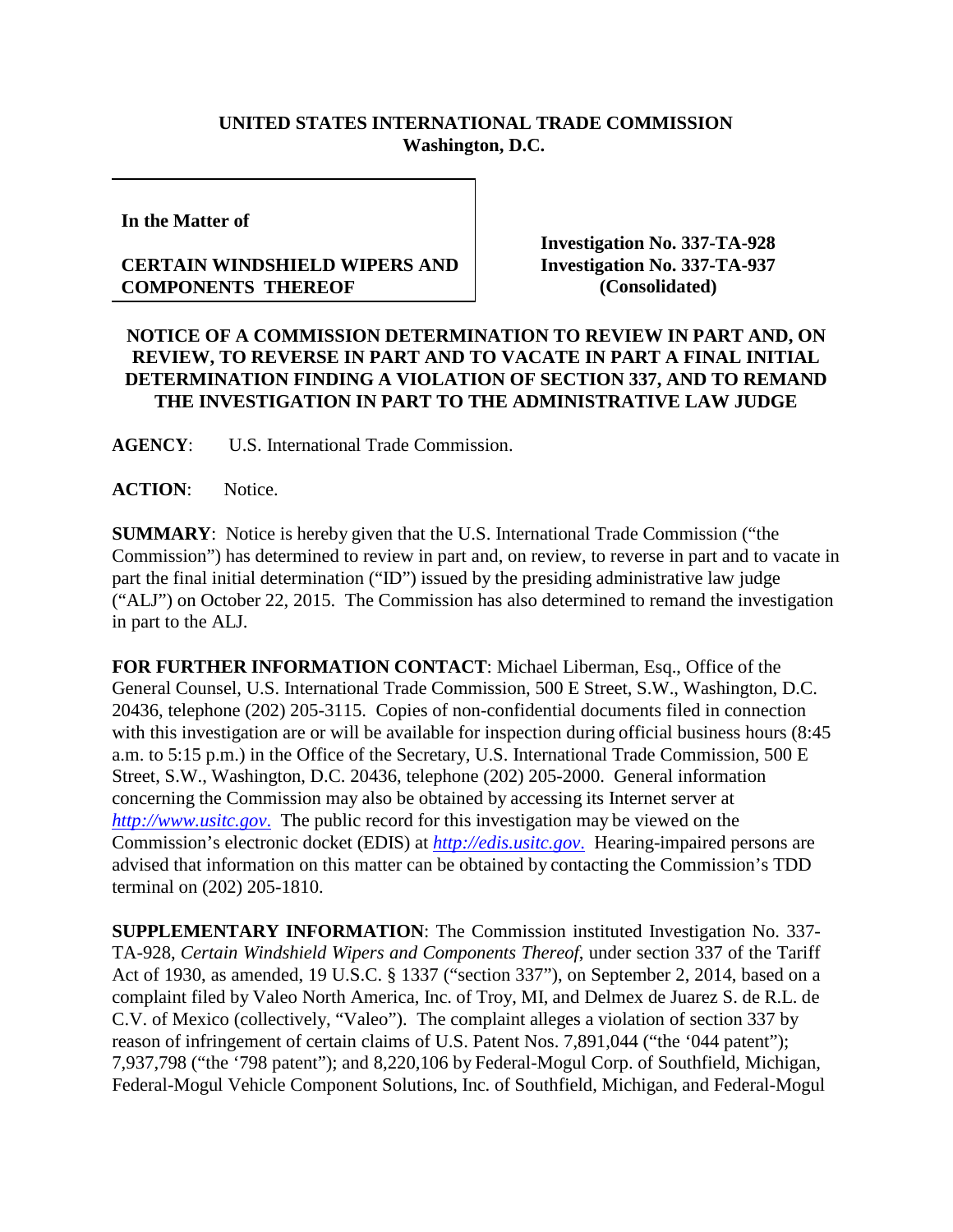S.A. of Aubange, Belgium (collectively, "Federal-Mogul"). 79 *Fed. Reg.* 52041-42 (Sep. 2, 2014).

On November 21, 2014, the Commission instituted Investigation No. 337-TA-937, *Certain Windshield Wipers and Components Thereof*, based on a complaint filed by Valeo. The complaint alleges a violation of section 337 by reason of infringement of certain claims of the '044 patent and the '798 patent by Trico Products Corporation of Rochester Hills, Michigan, Trico Products of Brownsville, Texas, and Trico Componentes SA de CV of Tamaulipas, Mexico (collectively, "Trico"). 79 *Fed. Reg.* 69525-26 (Nov. 21, 2014).

On December 9, 2014, the ALJ consolidated investigations Nos. 337-TA-928 and 337-TA-937. *See* ALJ Order No. 8 in Inv. No. 337-TA-928. The Office of Unfair Import Investigations is not a party in these consolidated investigations.

On May 19, 2015, Valeo and Federal-Mogul reached a settlement agreement and filed a joint motion to terminate the Federal-Mogul Respondents from the consolidated investigations, which was granted on June 5, 2015. *See* ALJ Order No. 24, Inv. No. 337-TA-928 (June 5, 2015) (*not reviewed* June 29, 2015). The Trico respondents remained in the consolidated investigations.

The evidentiary hearing on the question of violation of section 337 was held in July of 2015. The final ID on violation was issued on October 22, 2015. The ALJ issued his recommended determination on remedy, the public interest and bonding on the same day. The ALJ found that a violation of section 337 has occurred in the importation into the United States, the sale for importation, or the sale within the United States after importation of certain windshield wipers and components thereof by reason of infringement of certain claims of the '798 patent. The ALJ recommended that the Commission issue a limited exclusion order directed to Trico's accused products that infringe the '798 patent. The ALJ did not recommend that the Commission issue a cease and desist order in this investigation. Both parties to this investigation filed timely petitions for review of various portions of the final ID, as well as timely responses to the petitions.

Having examined the record in this investigation, including the ALJ's final ID, the petitions for review, and the responses thereto, the Commission has determined to review the ID in part and, on review, to take certain actions. In particular, the Commission has determined as follows:

> (1) To review the ALJ's determination in Order No. 36 (Jul. 16, 2015) precluding arguments and evidence relating to Trico's 618 and 596 connectors on the basis that they are obsolete and are irrelevant to the present investigation, *see* ALJ Order No. 36 at 1, and on review, to reverse this determination and to remand the investigation to the ALJ with respect to this issue, to make findings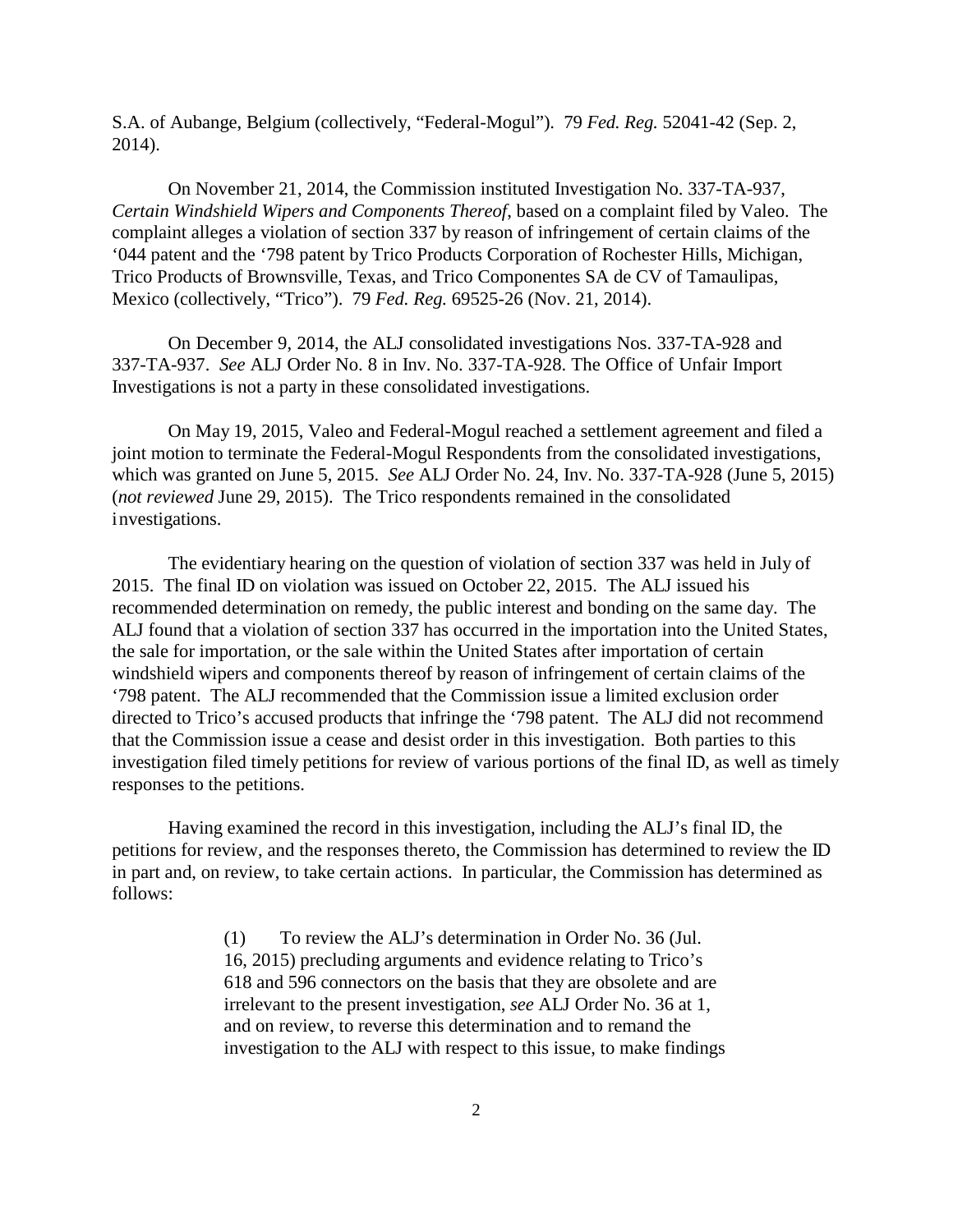regarding whether Trico products with 618 and 596 connectors infringe either asserted patent and to make any necessary related findings, as set forth in the accompanying Remand Order.

(2) To review the ALJ's finding that Valeo's indirect infringement claims are moot and, on review, to vacate it. The Commission finds it unnecessary to reach the issue of whether Trico induced infringement of the '798 patent with respect to the accused products considered by the ALJ because the Commission has determined not to review the ALJ's finding that Trico directly infringes the '798 patent.

(3) To review the ALJ's finding that Valeo established quantitatively and qualitatively significant investment in plant and equipment and thus satisfies economic prong of the domestic industry requirement under subsection (A) of section  $337(a)(3)$  and, on review, to take no position with respect to this finding.

(4) To review the final ID with respect to footnote 7 on page 17 and, on review, to modify the subject footnote by striking its second sentence.

The Commission has determined not to review the remainder of the final ID. The Commission does not seek further briefing at this time.

In light of the remand, the ALJ shall set a new target date within thirty days of the date of this notice consistent with the Remand Order. The current target date for this investigation is February 23, 2016.

Any briefing on reviewed and remanded issues, and on remedy, bonding, and the public interest will follow Commission consideration of the remand ID.

The authority for the Commission's determination is contained in section 337 of the Tariff Act of 1930, as amended (19 U.S.C. § 1337), and in Part 210 of the Commission's Rules of Practice and Procedure (19 C.F.R. Part 210).